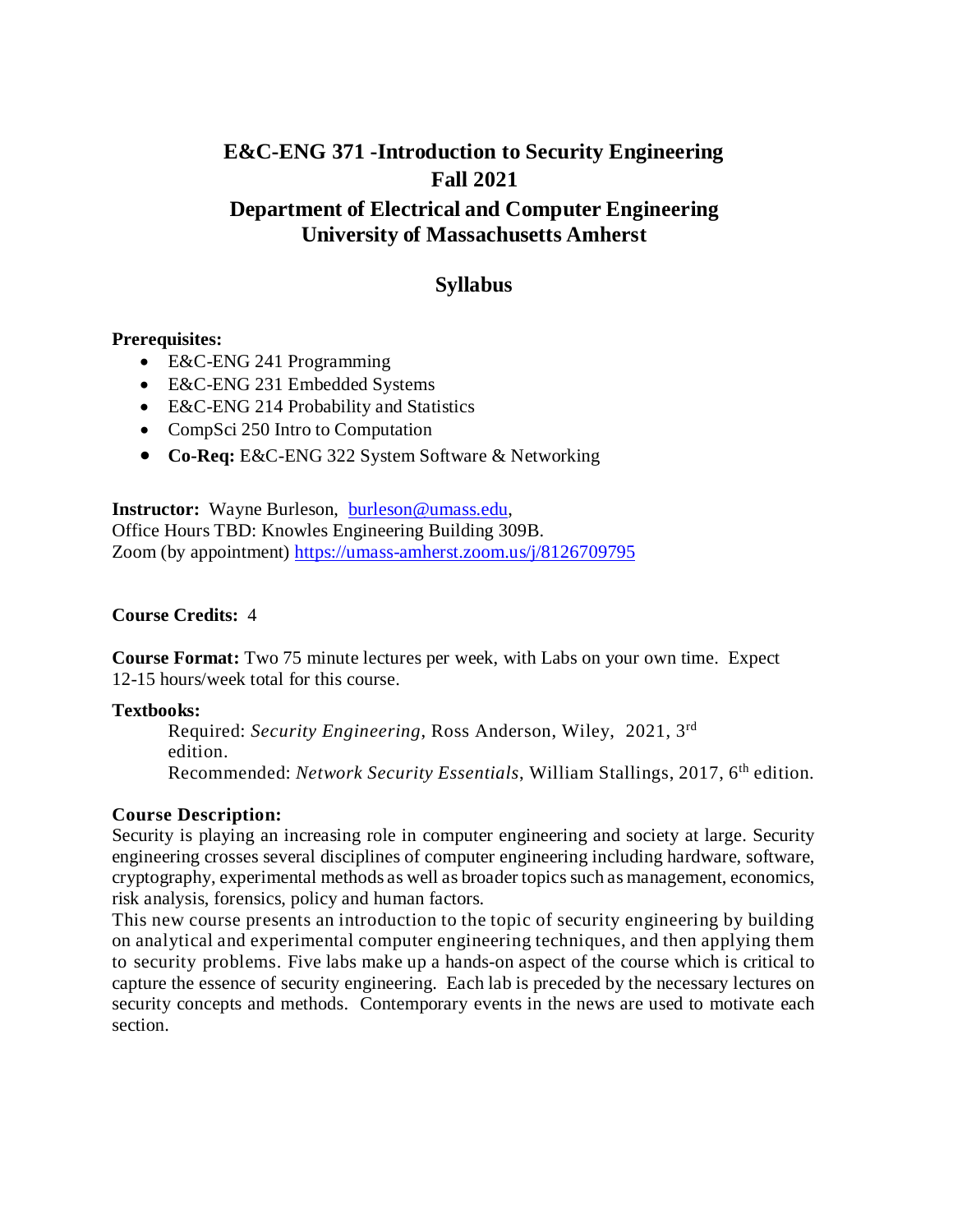#### **Learning Objectives:**

- Understand the importance, context, principles and terminology of Computer and Network security
- Ability to model threats and vulnerabilities in software, network and hardware levels
- Experience with several countermeasures and their costs and efficacy in protecting systems
- Lab experience with analyzing, exposing, measuring and repairing vulnerabilities in software and hardware

**Grading policy:** In-class Quizzes/Attendance, 10% Assignments 10% 5 Labs, 40%. Mid-term, 20% Final Exam 20% Extra Credits for Participation in Discussions, Slack, and several optional seminars with essays.

### **Course Schedule:**

- Week 1 Security engineering, models, attacks, services, mechanisms, history
- Week 2 Lab: Intro to Security: Buffer Overflow
- Week 3 Private-key encryption and authentication
- Week 4 Lab: AES encryption of Images
- Week 5 Public-key cryptography and Network Security
- Week 6 Digital signatures and Secure Hashing, Block-Chain
- Week 7 Lab: Secure Hashing
- Week 8 Malware and Software vulnerabilities, Ransomware
- Week 10 Lab: SSL and Network security
- Week 11 Hardware security: primitives, Trojan and Side-channels
- Week 12 Lab: reverse engineering, power side channel analysis
- Week 13 Security systems, management, economics, policy

**Justification:** Security has become an increasingly important topic in the area of computer engineering. It spans the hardware, software, systems and human factors. Unlike other system metrics, security is more complex and involves the interaction of bad actors in a myriad of existing and not yet conceived threats. Security technologies build on a rigorous body of mathematics, both classical and evolving. They also involve experimental techniques in both hardware and software. By introducing Security in the  $5<sup>th</sup>$  semester, the course provides an important connection between fundamental engineering techniques and real-world problem solving. It also provides an exciting and motivating topic for students of all backgrounds with a very compelling career path. Furthermore, there is an increasing job market and advanced research positions in Security areas.